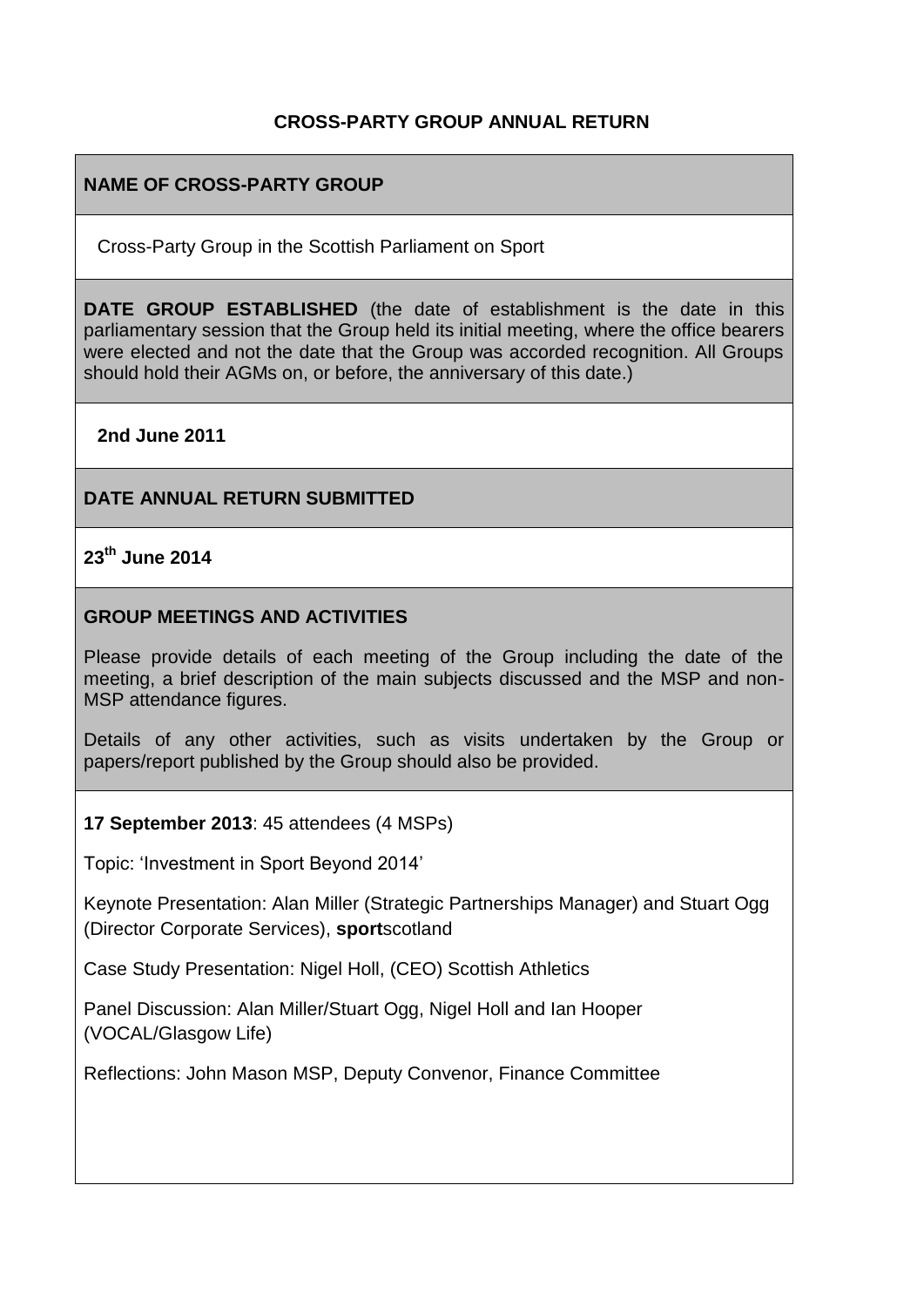## **29 October 2013**: 56 attendees (4 MSPs)

Topic: 'Accessing the School Estate'

Introduction: Kevin Stewart MSP, Convener of the Local Government and Regeneration Committee

Speakers: Patricia Horton **sport**scotland – reflecting on the results of their recent survey into access to the school estate

Barry White, Chief Executive, Scottish Futures Trust – opportunities with new school builds

Case Study: Campbell Hornell, Headteacher at Armadale High School

Panel Members: Patricia Horton, Barry White, Campbell Hornell and Richard Jennings (Head of Planning, East Lothian Council)

## **26 November 2013**: 29 attendees (1 MSP)

Topic: 'National Sports Facilities: The National Performance Centre'

Speakers: Catriona McAllister (Heriot Watt University) and Stephanie-Anne Harris (City of Edinburgh Council)

Panel Members: Catriona McAllister, Stephanie-Anne Harris, Neil Gibson (Heriot Watt University) and Mark Cowan (**sport**scotland)

[Clerks note: this meeting was inquorate and therefore classed as an informal meeting. No minutes will be posted onto the CPG webpage and this meeting does not count towards the requirements set out in the Code of Conduct that all Groups must hold two meetings per year]

# **21 January 2014**: 80 attendees (5 MSPs)

Topic: A Vision for Legacy for 2014; What Will Sport Look Like After 2014'

Keynote Speaker: Shona Robison MSP, Minister for Commonwealth Games and Sport

Speakers: Stewart Harris, Chief Executive, **sport**scotland, Hamish Grey, CEO, Scottish Golf, Susan Egelstaff, former Team GB badminton player and Glasgow 2014 supporter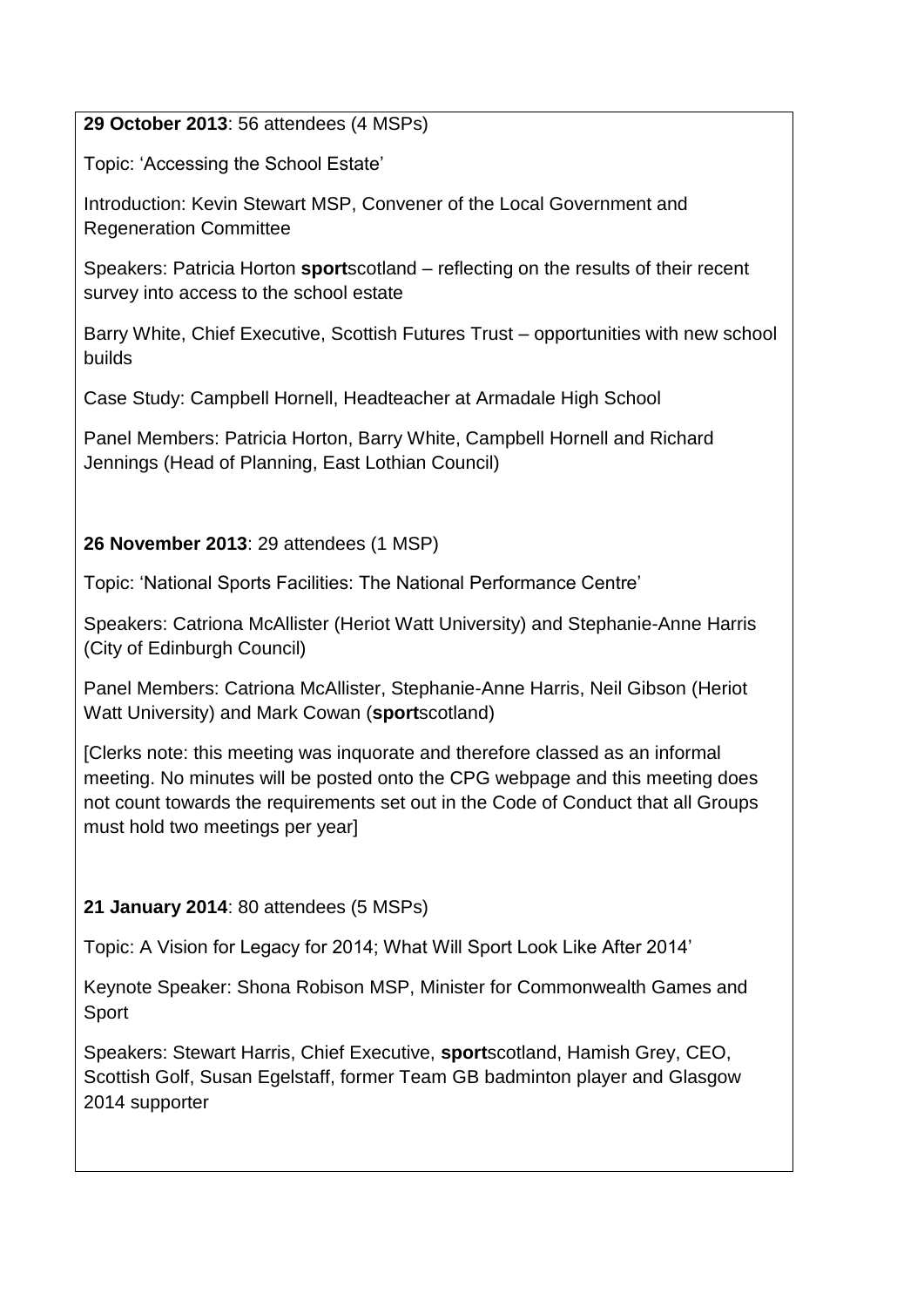#### **25 February 2014**: 43 attendees (2 MSPs)

Topic: 'Giving Children and Young People a Sporting Chance: A draft Strategy for Scotland'

Speakers: Drew McFarlane, Head of Youth Sport, Scottish Government, Jacqueline Lynn, Head of School and Community Sport, **sport**scotland, Colin Millar – Young People's Sport Panel, Suzanne Hargreaves – Education Scotland

Panel Discussion: Stew Fowlie, Chief Operating Officer, Scottish Student Sport, Denzel Darku, Scottish Youth Parliament, Gavin MacLeod, Chief Executive Officer, Scottish Disability Sport, Malcolm Gillies, Chairman, Inch Park Community Sports Clubs

**27 May 2014**, meeting and AGM: 36 attendees (4 MSPs) Topic: 'Local Legacies: A Club Story'

Speakers: Mark Munro (Head of Development, Scottish Athletics) and Alex Mackay (Club Together Officer, Shettleston Harriers)

Colin Hutchison (National Development Officer, Bowls Scotland) and Tom Hamilton (Woodend Bowling Club)

Mellissa Berry (Active Schools Manager: Community Sports Hubs, Edinburgh)

Panel: Mark Munro, Alex Mackay, Colin Hutchison, Tom Hamilton, Mellissa Berry, James Steel (**sport**scotland) and Chris Sellar.

## **MSP MEMBERS OF THE GROUP**

Please provide names of all MSP members of the Group. Note that only names need to be provided, no party designation or other information is required.

Alison Johnstone Liz Smith James Kelly Jim Hume Mark McDonald Nanette Milne Patricia Ferguson Tavish Scott Fiona McLeod Clare Adamson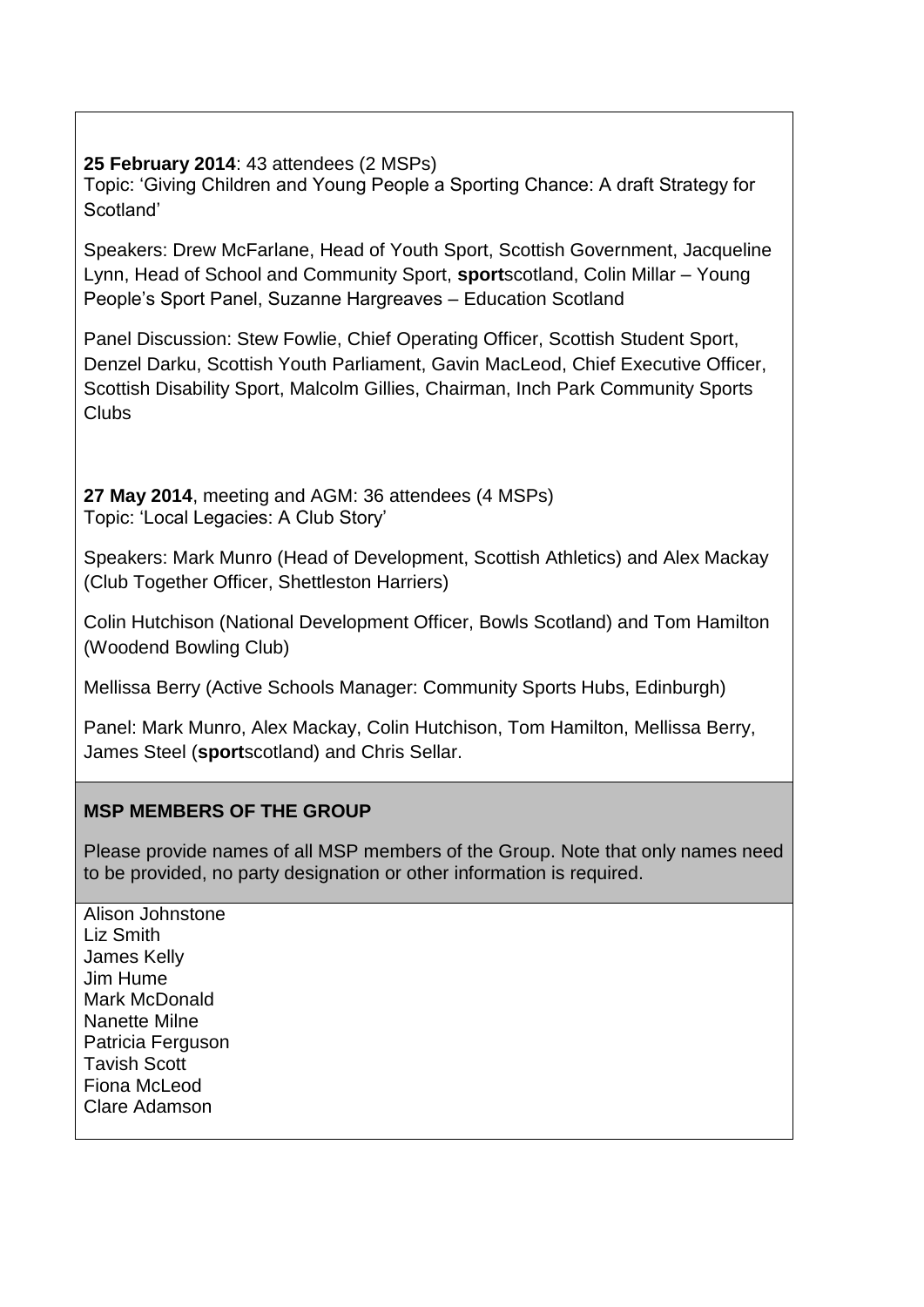# **NON-MSP MEMBERS OF THE GROUP**

For organisational members please provide only the name of the organisation, it is not necessary to provide the name(s) of individuals who may represent the organisation at meetings of the Group.

|               | David Arnott                                  |
|---------------|-----------------------------------------------|
| Individuals   | <b>Oliver Barsby</b>                          |
|               | Petra Biberbach                               |
|               | <b>Tom Bishop</b>                             |
|               | John Clayton                                  |
|               | Sharon Clough                                 |
|               | Doug Folan                                    |
|               | <b>Councillor Jeanette Gaul</b>               |
|               | <b>Derek Grieve</b>                           |
|               | Stephen E Harrod                              |
|               | <b>Councillor Jim Harte</b>                   |
|               | Jane Harvey                                   |
|               | <b>Professor Grant Jarvie</b>                 |
|               | <b>Rick Kenney</b>                            |
|               | Jenni Lloyd                                   |
|               | <b>Stuart Mackenzie</b>                       |
|               | David McColgan                                |
|               | Jim Moyes                                     |
|               | <b>Nanette Mutrie</b>                         |
|               | <b>Ashleigh Oates</b><br><b>Neil Park</b>     |
|               | <b>Charlie Raeburn</b>                        |
|               | Ronnie Sloan                                  |
|               | <b>Ronald MacKenzie Sutherland</b>            |
|               | <b>Brian Walker</b>                           |
|               | <b>Graham Wark</b>                            |
|               | Dr David White                                |
|               | <b>Alastair Wilson</b>                        |
|               |                                               |
|               | <b>A&amp;M Training</b>                       |
| Organisations | <b>Aberdeenshire Council</b>                  |
|               | Association of British Riding Schools         |
|               | Armadale Academy                              |
|               | The Camanachd Association                     |
|               | <b>Centrestage Communities</b>                |
|               | <b>City of Edinburgh Council</b>              |
|               | <b>Commonwealth Games Scotland</b>            |
|               | <b>COSLA</b>                                  |
|               | <b>Cricket Scotland</b>                       |
|               | <b>Edinburgh International Climbing Arena</b> |
|               | <b>Falkirk Community Trust</b>                |
|               | Fields in Trust, Scotland                     |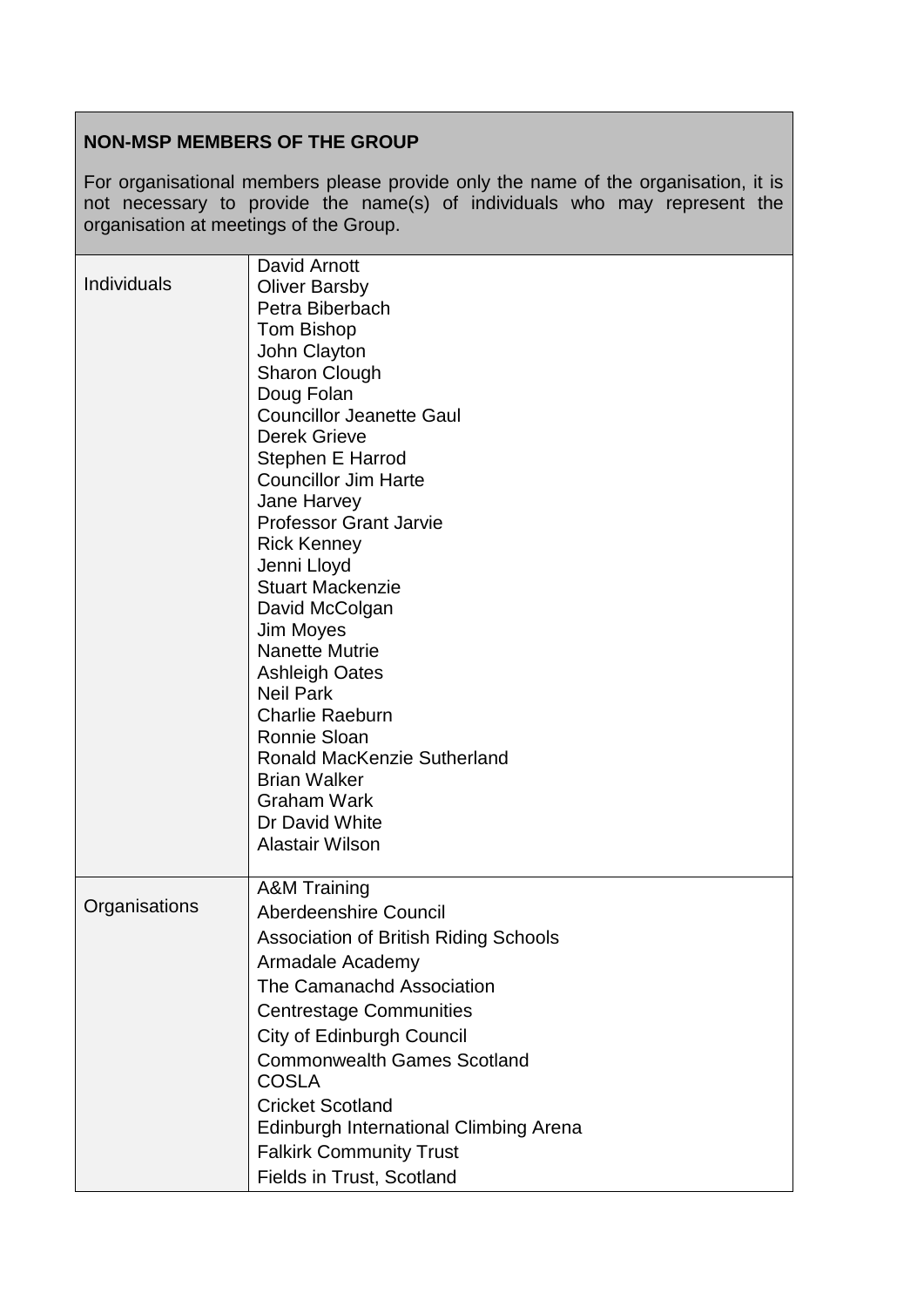| <b>Fife Council</b>                                                              |
|----------------------------------------------------------------------------------|
| Glasgow 2014 Ltd                                                                 |
| <b>GMB Trade Union</b>                                                           |
| Inch Park Community Sports Club                                                  |
| <b>JudoScotland</b>                                                              |
| <b>Living Streets Scotland</b>                                                   |
| <b>Managers and Coaches Scotland</b>                                             |
| The Mountaineering Council of Scotland                                           |
| Paths for All                                                                    |
| <b>Planning Aid Scotland</b>                                                     |
| <b>Ramblers Scotland</b>                                                         |
| <b>RCGP Scotland</b>                                                             |
| The Robertson Trust                                                              |
| <b>Royal Caledonian Curling Club</b>                                             |
| <b>Royal Yachting Association Scotland</b>                                       |
| <b>SACU (Motorcycle Sport Scotland)</b>                                          |
| <b>SALSC (Scottish Association of Local Sports Councils)</b><br><b>SAMH</b>      |
|                                                                                  |
| <b>Scottish Aeromodellers Association</b><br><b>Scottish Archery Association</b> |
| <b>Scottishathletics</b>                                                         |
| <b>Scottish Canoe Association</b>                                                |
| Scottish Council of Independent Schools                                          |
| <b>Scottish Cycling</b>                                                          |
| <b>Scottish Darts Association</b>                                                |
| <b>Scottish Disability Sport</b>                                                 |
| <b>Scottish FA</b>                                                               |
| <b>Scottish Orienteering Association</b>                                         |
| <b>Scottish Sports Association</b>                                               |
| <b>Scottish Student Sport</b>                                                    |
| <b>Scottish Swimming</b>                                                         |
| <b>Scottish Target Shooting</b>                                                  |
| <b>Scottish Touch Association</b>                                                |
| <b>Scottish Volleyball Association</b>                                           |
| Scottish Women in Sport                                                          |
| <b>Scottish Youth Parliament</b>                                                 |
| SenScot                                                                          |
| <b>Snowsport Scotland</b>                                                        |
| South Lanarkshire Leisure and Culture Ltd                                        |
| Sporta Scotland                                                                  |
| SportsAid Scotland                                                               |
| sportscotland                                                                    |
| <b>STA Scotland</b>                                                              |
| <b>Volunteer Scotland</b>                                                        |
| <b>Winning Scotland Foundation</b>                                               |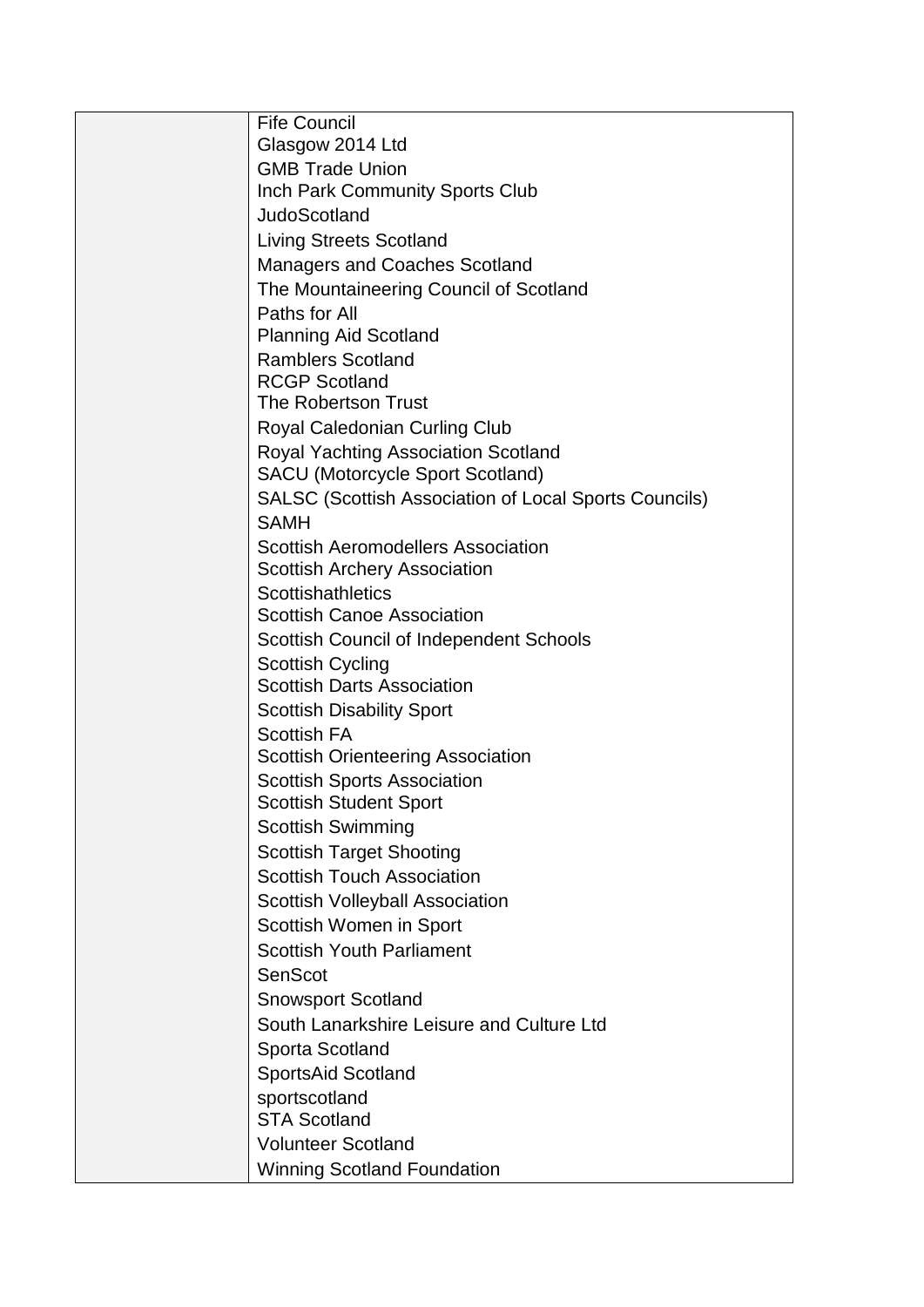| Waterski & Wakeboard Scotland          |
|----------------------------------------|
| <b>Weight Lifting Scotland Masters</b> |
| West Dumbarton Leisure Trust           |
| <b>Youth Scotland</b>                  |

# **GROUP OFFICE BEARERS**

Please provide names for all office bearers. The minimum requirement is that two of the office bearers are MSPs and one of these is Convener – beyond this it is a matter for the Group to decide upon the office bearers it wishes to have. It is permissible to have more than one individual elected to each office, for example, coconveners or multiple deputy conveners.

| Convener               | Alison Johnstone & Liz Smith                          |
|------------------------|-------------------------------------------------------|
| <b>Deputy Convener</b> | James Kelly & Jim Hume & Mark McDonald                |
| Secretary              | Scottish Sports Association & office of the Conveners |
| <b>Treasurer</b>       |                                                       |

## **FINANCIAL BENEFITS OR OTHER BENEFITS RECEIVED BY THE GROUP**

Please provide details of any financial or material benefit(s) received from a single source in a calendar year which has a value, either singly or cumulatively, of more than £500. This includes donations, gifts, hospitality or visits and material assistance such as secretariat support.

Details of material support should include the name of the individual providing support, the value of this support over the year, an estimate of the time spent providing this support and the name of the organisation that this individual is employed by / affiliated to in providing this support.

Groups should provide details of the date on which the benefit was received, the value of the benefit and a brief description of the benefit.

## **SUBSCRIPTION CHARGED BY THE GROUP**

Please provide details of the amount charged and the purpose for which the subscription is intended to be used.